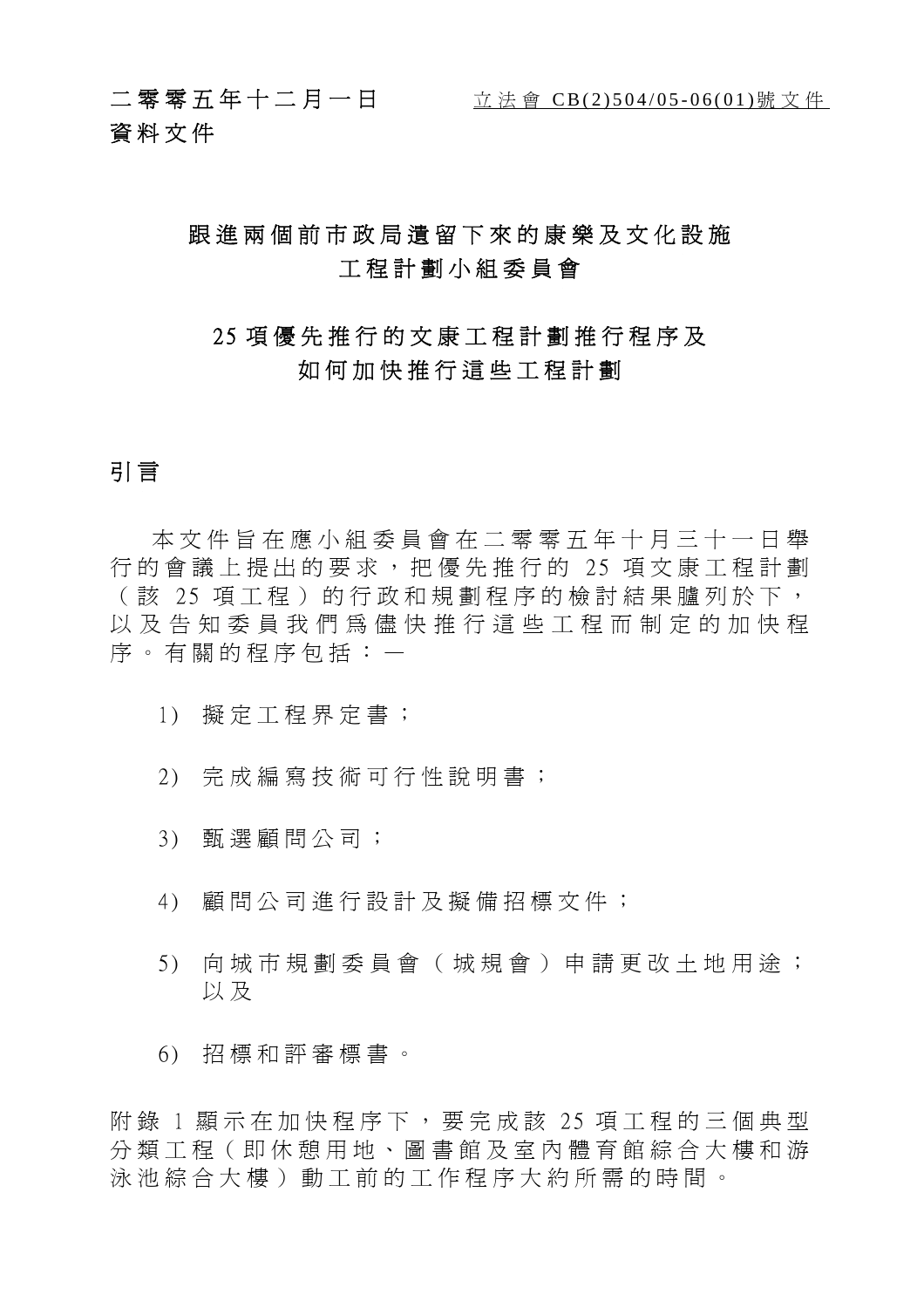### 改善行政和規劃程序以加快推行該 25 項工程

### 擬定工程界定書

2. 康樂及文化事務署 (康文署 )會在工程界定書清楚列明建 議工程範圍和理由。康文署在遞交工程界定書擬稿給民政事 務局批核前,會就建議工程範圍諮詢有關的區議會,確保建 議計劃獲得地區人士的支持。為加快有關過程,康文署在開 始草擬工程界定書時,便會隨即展開諮詢區議會的工作。工 程界定書由擬定至完成階段的所需 時間約為三至四個月,視 乎能否安排適時的區議會會議而定。附錄 2 顯示有關過程的 標準程序。

### 完成編寫技術可行性說明書

3. 一般來說,工務部門必須在收到工程界定書後四個月內 提交一份技術可行性說明書,以供環境運輸及工務局批核。 就該 25 項工程,建築署會加快編寫工作,務求在三個月內 取得環境運輸及工務局的批核。我們會要求有關部門在已縮 短的期限內提出意見。附錄 3 顯示加快程序的細項。

### 甄選顧問公司

4. 為加快該 25 項工程的顧問公司甄選過程,建築署署長會 行 使酌情權 , 在 取 得 撥 款 前展開甄選顧問公司的程序, 並 盡 量縮短擬備文件提交建築及有關顧問潾選委員會的時間。這 些 措 施 可 以 為 該 25 項 工 程 縮 短 整 個 甄 選 過 程 , 由 一 般 所 需 的六至七個月縮短至五個月,有關說明載於附錄4。

### 顧問公司進行設計及擬備招標文件

5. 一俟 批 出 顧 問 合 約, 顧 問 公 司 便 需 要 立 刻 展 開 初 步 設 計、深化設計、準備施工圖和招標文件。經仔細研究該 25 項工程的三個典型分類後,我們擬定 了 進 一 步 加快推行工程 計劃的程序:視乎個別計劃的規模和繁複程度而定,休憩用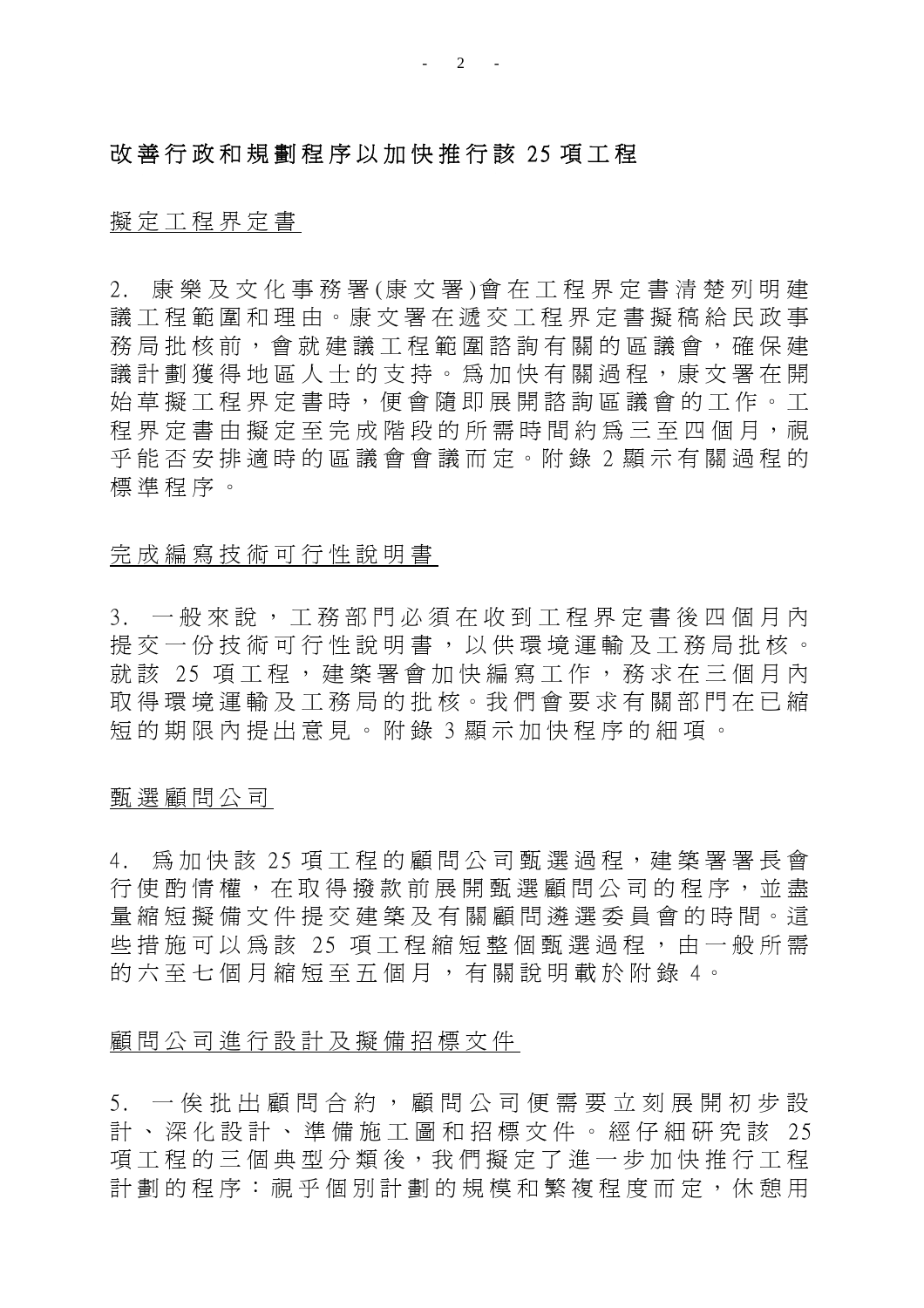地的所需時間為 10 至 15 個月(附錄 5a), 圖書館及室內體育 館綜合大樓為 15 至 19 個月(附錄 5b), 而游泳池綜合大樓則 為 17 至 19 個 月 (附 錄 5c)。

#### 向城規會申請更改土地用途

6. 如工程涉及更改土地用途,便須獲城規會的批准。一般 而言,如沒有任何人士提出反對,或沒有特別問題需要解 決, 便 可 在 兩 個 月 內 獲 得 有 關 批 准 。 否 則 , 城 規 會 需 要 另 外 三個月的法定期以處理覆檢申請。在推行該 25 項工程方面, 待落實有關的工程計劃範圍後,建築署會與康文署緊密聯 繫, 並會在確定需要更改土地用途後, 盡早提交規劃申請。 附 錄 6 顯示有關過程的標準程序。

### 招標和評審標書

7. 為加快有關程序,建築署在獲批撥款前會向民政事務局 申 請 進 行 招 標。那 些 不 受《 世 界 貿 易 組 織 政 府採購協 定 》(《 世 貿採購協 定 》)規 限 的 簡 單 休憩用地工程計劃 (即 估 計 投 標 價 格少於 5,195 萬 1 千元),招標過程可在三個月內完成。至於 受《世貿採購協定》規限的工程計劃,由於須給予投標者最 少 40 天時間擬備提交標書文件,招標過程會在四個月內完 成。附錄 7 顯示有關過程的標準程序。

### 徵 詢 意 見

8. 請委員備悉加快推行該 25 項工程計劃的有關程序的最新 情況 。我們 必須作出特別的 資源安排,以及 在每項過程所涉 及的有關 單 位 的 互相協調 下 , 才 可 順 利 推行這個加快程序。

民政事務局

#### 建 築 署

二零零五年十一月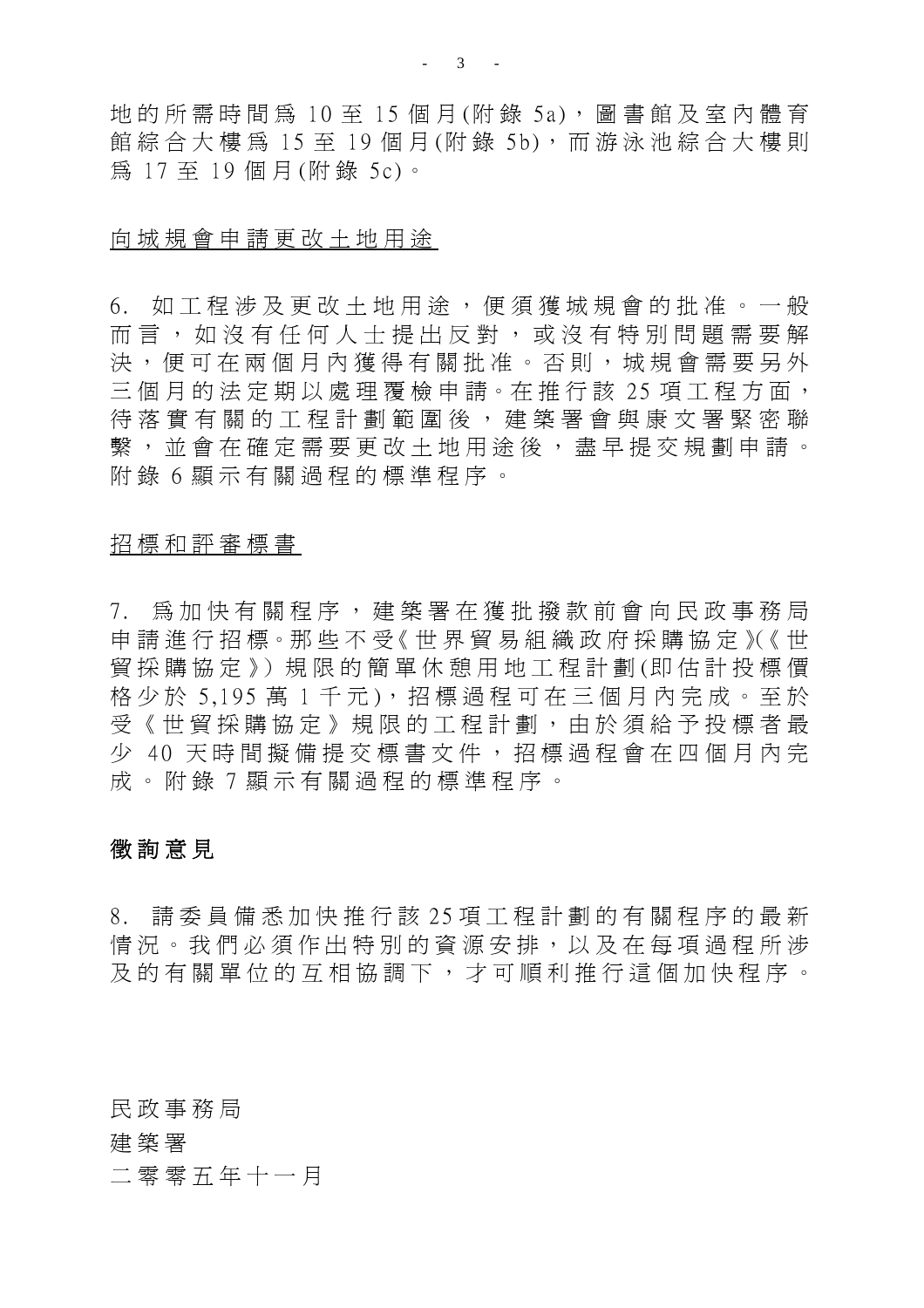### <sup>25</sup> 項優先推行的文康工程計劃 基本策劃程序及所需時間

|     |                                                                                   |                           | 基本策劃程序及所需時間          |                            |                      |                            |                     |
|-----|-----------------------------------------------------------------------------------|---------------------------|----------------------|----------------------------|----------------------|----------------------------|---------------------|
|     | 工序 <sup>唯1)</sup>                                                                 | 休憩用地                      |                      | 圖書館及室內體育館綜合大樓              |                      | 游泳池綜合大樓                    |                     |
|     |                                                                                   |                           |                      | 約需時間(月)                    |                      |                            |                     |
|     | 工程界定階段                                                                            |                           |                      |                            |                      |                            |                     |
| (1) | 由康文署擬定及由民政事務局批核工程界定書 $^{\text{\textup{(\#2)}}}$<br>(Project Definition Statement) | $3 - 4$                   |                      | $3 - 4$                    |                      | $3 - 4$                    |                     |
| (2) | 康文署就工程的發展範圍諮詢區議會                                                                  | 與(1)項同時進行                 |                      | 與(1)項同時進行                  |                      | 與(1)項同時進行                  |                     |
|     | 工程興建前的策劃及設計階段                                                                     |                           |                      |                            |                      |                            |                     |
| (3) | 由建築署擬定及由環境運輸及工務局批核技術可<br>行性說明書 (Technical Feasibility Statement)                  | 3                         |                      | $\overline{3}$             |                      | 3 <sup>1</sup>             |                     |
| (4) | 甄選及聘請顧問公司                                                                         | 5                         |                      | 5                          |                      | 5 <sup>1</sup>             |                     |
| (5) | 工程獲預留撥款後 <sup>(註 3)</sup> 由顧問公司進行初步設計,<br>深化設計,準備施工圖及招標文件等                        | 10至15<br>(視乎工程規模及繁複程度而定)  |                      | 15至 19<br>(視乎工程規模及繁複程度而定)  |                      | 17至 19<br>(視乎工程規模及繁複程度而定)  |                     |
| (6) | 向城市規劃委員會,申請改變土地用途及有關程序                                                            | $\mathbf{0}$<br>(如不需要)    | $2 - 6$<br>(如有需要)    | $\mathbf{0}$<br>(如不需要)     | $2 - 6$<br>(如有需要)    | $\mathbf{0}$<br>(如不需要)     | $2 - 6$<br>(如有需要)   |
| (7) | 康文署須就設計草圖徵詢區議會意見                                                                  | 與(5)項同時進行                 |                      | 與(5)項同時進行                  |                      | 與(5)項同時進行                  |                     |
| (8) | 向立法會民政事務委員會諮詢,然後向工務小組委<br>員會及財務委員會申請撥款                                            | 與(5)項同時進行                 |                      | 與(5)項同時進行                  |                      | 與(5)項同時進行                  |                     |
| (9) | 招標聘請承建商及批核程序                                                                      | $3 - 4$                   |                      | 4                          |                      | $\overline{4}$             |                     |
|     | 由技術可行性說明書策劃至工程動工所需時間 <sup>(註4)</sup> :<br>(即由(3)項至9項)                             | 21至 27<br>(如(6)項不需要)      | 23 至 33<br>(如(6)項需要) | 27至 31<br>(如(6)項不需要)       | 29 至 37<br>(如(6)項需要) | 29至31<br>(如(6)項不需要)        | 31至 37<br>(如(6)項需要) |
|     | 工程興建階段 (#5)                                                                       | 18至 30<br>(視乎工程規模及繁複程度而定) |                      | 24 至 36<br>(視乎工程規模及繁複程度而定) |                      | 33 至 36<br>(視乎工程規模及繁複程度而定) |                     |

- (<sup>註</sup> <sup>1</sup>) 有關工序及所需時間適用於一般優先工程項目,並不包括某些工程所需要的特殊工序,例如收地、環境評估、法定刋憲程序、鞏固斜坡工程 <sup>等</sup> 。
- <sub>唯》</sub> 如工程項目涉及興建政府大樓,可能需要尋求其他部門共同發展以充分使用土地,否則須獲<政府產業策略小組>(Property Strategy Group)批准,工<br> 程方可進行。所需時間較長,由 6 個月至 18 個月不等。<br><sub>● # 3</sub> 康文署須於每年財政年度資源分配計劃申請預留撥款。 程方可進行。所需時間較長,由6個月至18個月不等。
- 
- <sub>唯3)</sub> 康文署須於每年財政年度資源分配計劃申請預留撥款。<br><sub>唯4)</sub> 假設康文署已在(4)項同期間申請工程預留撥款並在(5)項前完成預留撥款。  $\begin{array}{ll} \frac{1}{2} & \frac{1}{2} \ \frac{1}{2} & \frac{1}{2} \ \frac{1}{2} & \frac{1}{2} \ \frac{1}{2} & \frac{1}{2} \ \frac{1}{2} & \frac{1}{2} \ \frac{1}{2} & \frac{1}{2} \ \frac{1}{2} & \frac{1}{2} \ \frac{1}{2} & \frac{1}{2} \ \frac{1}{2} & \frac{1}{2} & \frac{1}{2} \ \frac{1}{2} & \frac{1}{2} & \frac{1}{2} \ \frac{1}{2} & \frac{1}{2} & \frac{1}{2} \ \frac{1}{2} & \frac{1}{$
-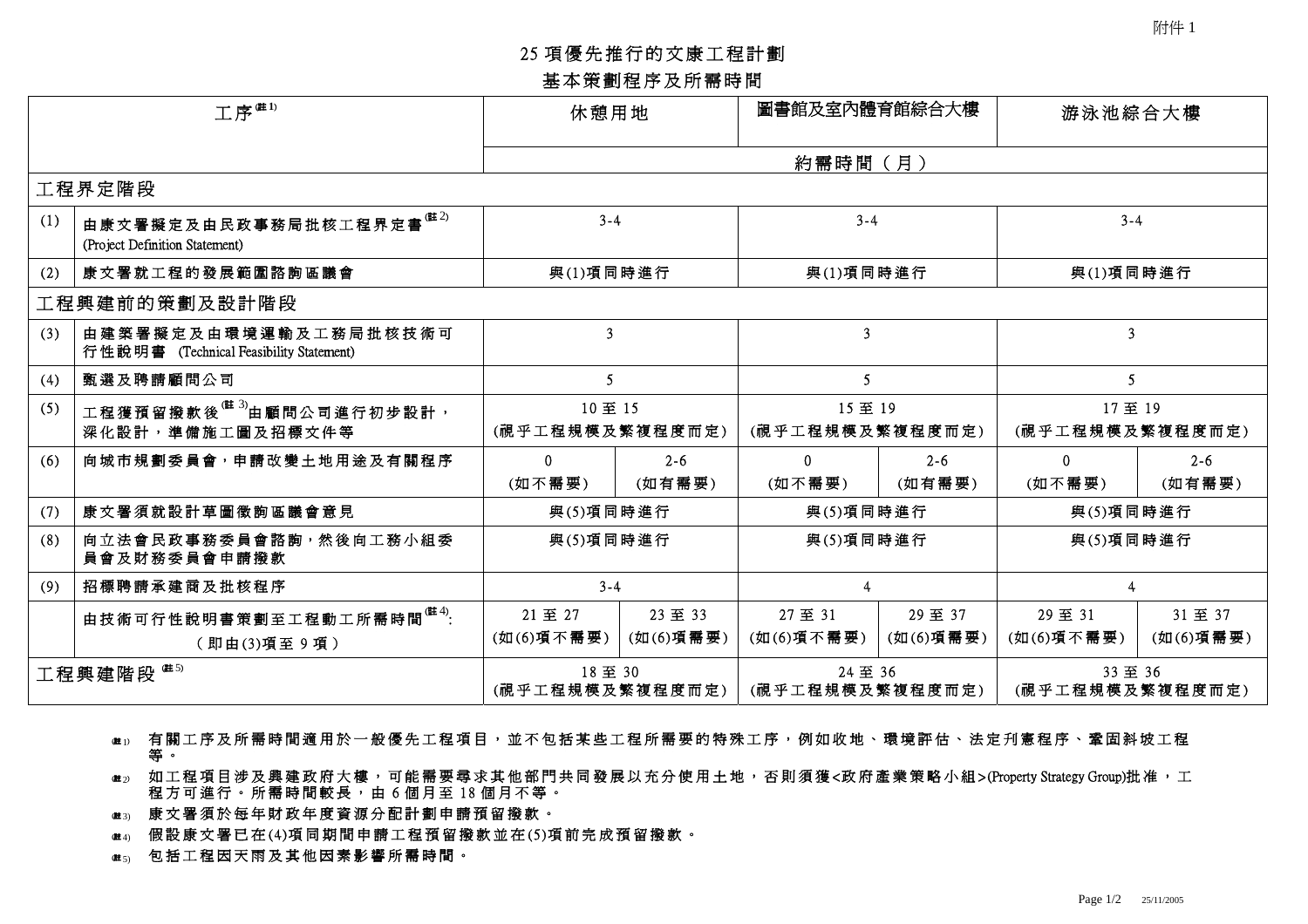### **25 LCS Priority Projects Fast-tracked Programme for Preparation of Project Definition Statement (PDS) 25 Des Frient, Frejeers**<br>for Preparation of Project Definition<br>25項優先推行的文康工程<br>編定工程界定書的加快程序

| <b>Item</b>    | <b>Activity</b>                                                                 |   |              | Month-1<br>月份-1 |                                                                       |   |              | Month-2<br>月份-2 |                         |              | Month-3<br>月份-3                                                            |                         |   |              | Month-4<br>月份-4 |   |
|----------------|---------------------------------------------------------------------------------|---|--------------|-----------------|-----------------------------------------------------------------------|---|--------------|-----------------|-------------------------|--------------|----------------------------------------------------------------------------|-------------------------|---|--------------|-----------------|---|
| 項目             | 工作                                                                              | 1 | $\mathbf{2}$ | 3               | $\overline{\mathbf{4}}$                                               | 1 | $\mathbf{2}$ | 3               | $\overline{\mathbf{4}}$ | $\mathbf{2}$ | 3                                                                          | $\overline{\mathbf{4}}$ | 1 | $\mathbf{2}$ | 3               | 4 |
|                | Drawing up of project scope<br>釐定工程範圍                                           |   |              |                 |                                                                       |   |              |                 |                         |              |                                                                            |                         |   |              |                 |   |
| $\overline{c}$ | Drafting and fine-tuning of PDS<br>草擬及修飾工程界定書                                   |   |              |                 |                                                                       |   |              |                 |                         |              |                                                                            |                         |   |              |                 |   |
| 3              | Preparation and Consultation with DC <sup>Note</sup><br>事前準備及諮詢區議會 <sup>註</sup> |   |              |                 |                                                                       |   |              |                 |                         |              |                                                                            |                         |   |              |                 |   |
| $\overline{4}$ | Submission of PDS for HAB's endorsement<br>呈交工程界定書給民政事務局批核                      |   |              |                 |                                                                       |   |              |                 |                         |              |                                                                            |                         |   |              |                 |   |
| 5              | <b>Finalization of PDS</b><br>完成工程界定書                                           |   |              |                 |                                                                       |   |              |                 |                         |              |                                                                            |                         |   |              |                 |   |
| Legend:        |                                                                                 |   |              |                 | 3 months if timely DC meeting can be arranged.<br>若能安排適時的區議會會議,需時3個月。 |   |              |                 |                         |              |                                                                            |                         |   |              |                 |   |
|                | Programme chart 程序                                                              |   |              |                 |                                                                       |   |              |                 |                         |              | 4 months if timely DC meeting cannot be arranged.<br>若未能安排適時的區議會會議,則需時4個月。 |                         |   |              |                 |   |

Note : The time for consultation with DC is about 1 to 2 months depending on whether a timely DC meeting can be arranged.<br>註 : 諮詢區議會所需時間約爲1至2個月,視乎能否安排適時的區議會會議。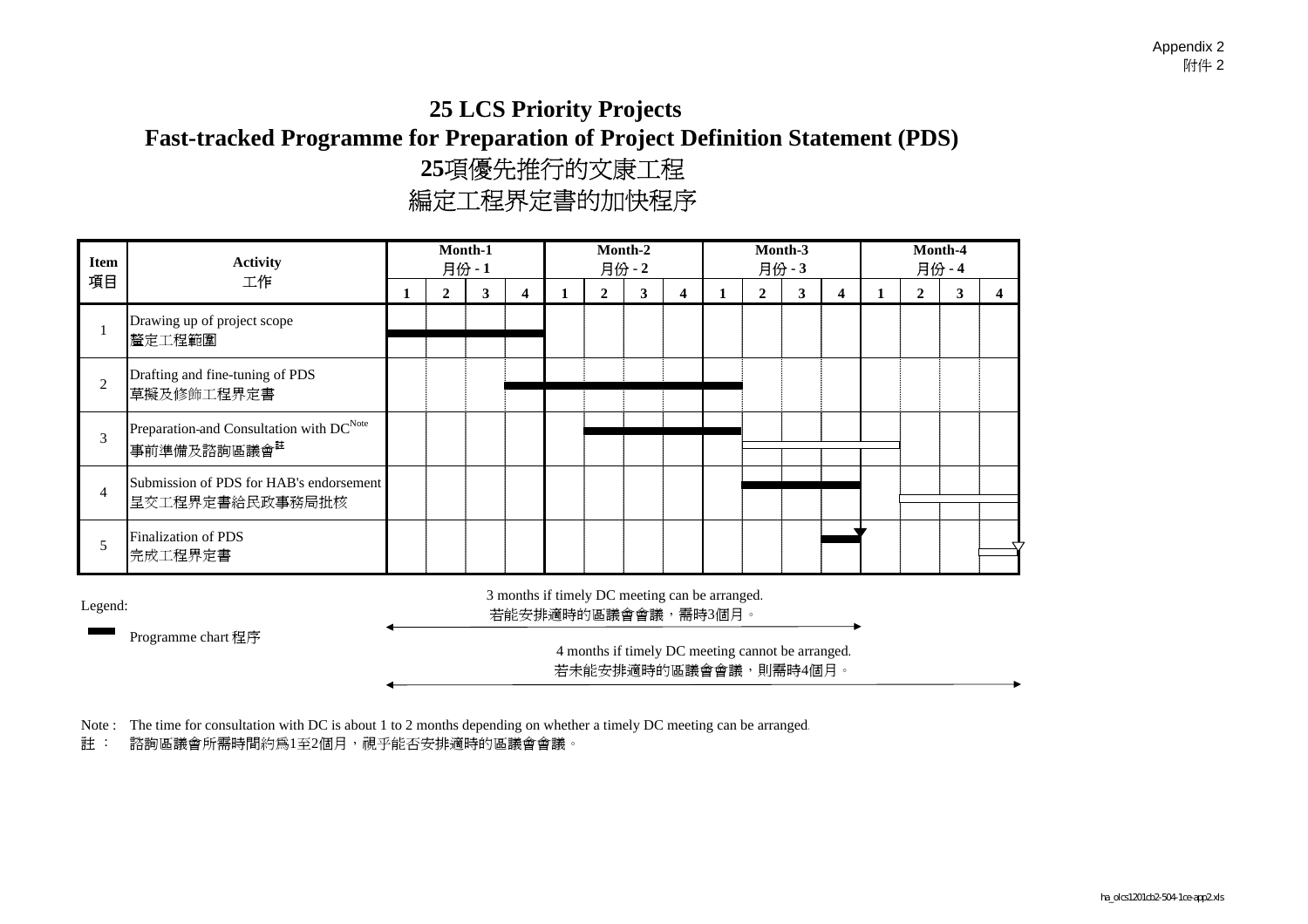Appendix 3<br>附件3

# **25 LCS Priority Projects 25**項優先推行的文康工程 **Fast-tracked Programme for Preparation of Technical Feasibility Statement (TFS)** 編寫技術可行性說明書的加快程序

|                |                                                               | Month-1<br>月份 - 1<br>$2^{\circ}$<br>$\mathbf{2}$<br>3<br>4 |  |  | Month-2 |      |   | Month-3        |      |   | Month-4     |      |   |
|----------------|---------------------------------------------------------------|------------------------------------------------------------|--|--|---------|------|---|----------------|------|---|-------------|------|---|
| Item           | <b>Activity</b>                                               |                                                            |  |  |         | 月份-2 |   |                | 月份-3 |   |             | 月份-4 |   |
|                |                                                               |                                                            |  |  |         | 3    | 4 | 2 <sup>1</sup> | 3    | 4 | $2^{\circ}$ | 3    | 4 |
|                | Receipt of approved PDS 收妥批准的工程界定書                            |                                                            |  |  |         |      |   |                |      |   |             |      |   |
| $\overline{2}$ | Topographical Survey 地形測量                                     |                                                            |  |  |         |      |   |                |      |   |             |      |   |
| 3              | Tree Survey 樹木測量                                              |                                                            |  |  |         |      |   |                |      |   |             |      |   |
|                | Collection of utilities drawings/information                  |                                                            |  |  |         |      |   |                |      |   |             |      |   |
| 4              | 蒐集公用設施記錄圖則/資料                                                 |                                                            |  |  |         |      |   |                |      |   |             |      |   |
| 5              | Conceptual Layout Plan Preparation & finalization with Client |                                                            |  |  |         |      |   |                |      |   |             |      |   |
|                | 概念規劃圖則準備及與業主共商最後修訂                                            |                                                            |  |  |         |      |   |                |      |   |             |      |   |
| 6              | Cost Estimation 估價工作                                          |                                                            |  |  |         |      |   |                |      |   |             |      |   |
|                | Consultation with EPD on environmental issues                 |                                                            |  |  |         |      |   |                |      |   |             |      |   |
|                | 就環境事宜諮詢環保署                                                    |                                                            |  |  |         |      |   |                |      |   |             |      |   |
|                | Consultation with GPA on site utlisation issues               |                                                            |  |  |         |      |   |                |      |   |             |      |   |
| 8              | 就土地運用事宜諮詢產業署                                                  |                                                            |  |  |         |      |   |                |      |   |             |      |   |
|                | Consultation with DLO on land issues                          |                                                            |  |  |         |      |   |                |      |   |             |      |   |
| 9              | 就土地需求事宜諮詢地政署                                                  |                                                            |  |  |         |      |   |                |      |   |             |      |   |
|                | Preliminary Environmental Review (if required)                |                                                            |  |  |         |      |   |                |      |   |             |      |   |
|                | 10 初步環評報告(如需要)                                                |                                                            |  |  |         |      |   |                |      |   |             |      |   |
|                | 11   TFS preparation 編寫技術可行性說明書                               |                                                            |  |  |         |      |   |                |      |   |             |      |   |
|                | 12 Internal Vetting & Finalization 內部審閱及最後修訂                  |                                                            |  |  |         |      |   |                |      |   |             |      |   |
|                | <b>ETWB's Vetting and Approval</b>                            |                                                            |  |  |         |      |   |                |      |   |             |      |   |
|                | 13 環境運輸及工務局審閲及批核                                              |                                                            |  |  |         |      |   |                |      |   |             |      |   |
|                |                                                               |                                                            |  |  |         |      |   |                |      |   |             |      |   |
|                |                                                               |                                                            |  |  |         |      |   |                |      |   |             |      |   |

Legends:  $\blacktriangledown$  Milestone

Programme chart 程序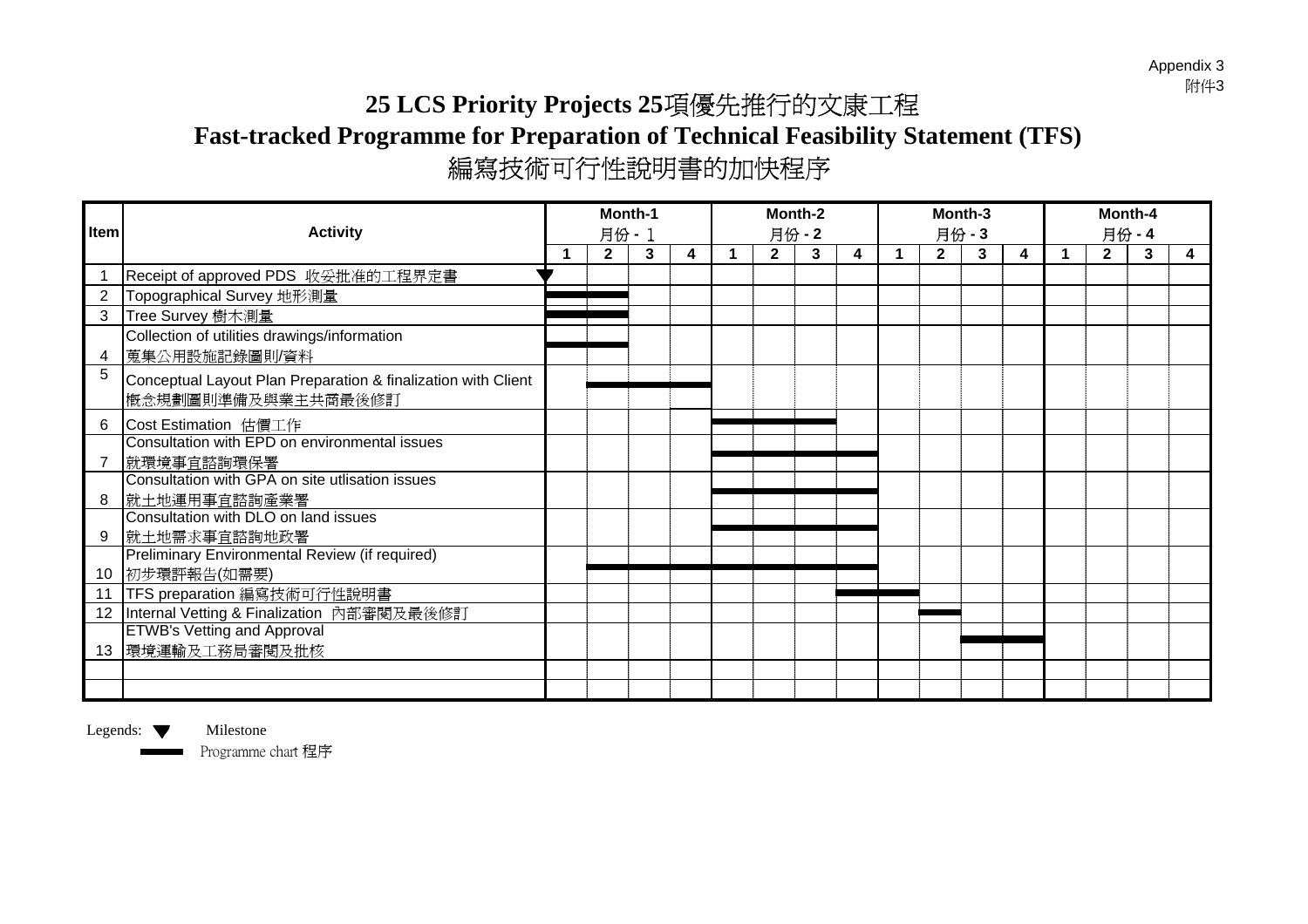Appendix 4<br>附件4

### **25 LCS Priority Projects 25**項優先推行的文康工程 **Fast-tracked Programme for Consultant Selection** 聘請顧問公司的加快程序

| <b>ITEM</b> | <b>ACTIVITY</b>                                                                                                                                                                                                                           |  | Month-1 |  | Month-2                                                    |                                              | Month-3                                            |   |                |                | Month-4 |                |                                              | Month-5 |                                                                     |  |
|-------------|-------------------------------------------------------------------------------------------------------------------------------------------------------------------------------------------------------------------------------------------|--|---------|--|------------------------------------------------------------|----------------------------------------------|----------------------------------------------------|---|----------------|----------------|---------|----------------|----------------------------------------------|---------|---------------------------------------------------------------------|--|
|             |                                                                                                                                                                                                                                           |  | 3       |  |                                                            |                                              | $\overline{2}$                                     | 3 | $\overline{4}$ | $\overline{2}$ | 3       | $\overline{4}$ | $\overline{2}$                               | 3       | 4                                                                   |  |
|             | Preparation of documents for EOI invitation 擬備招標意向書文件                                                                                                                                                                                     |  |         |  | Authority to start consultant selection process 准許邀請聘請顧問公司 |                                              |                                                    |   |                |                |         |                |                                              |         |                                                                     |  |
|             | Invitation and Return of EOI submissions 邀請及遞交招標意向書                                                                                                                                                                                       |  |         |  | Return of EOI submission 遞交招標意向書                           |                                              |                                                    |   |                |                |         |                |                                              |         |                                                                     |  |
|             | Assessment of EOI submissions 評核呈交的招標意向書                                                                                                                                                                                                  |  |         |  |                                                            | CAP*/AACSB** 批准建議報告<br>CAP*/AACSB** Approval |                                                    |   |                |                |         |                |                                              |         |                                                                     |  |
|             | Vetting EOI submissions by CAP <sup>(Note 1)</sup> & AACSB <sup>(Note 2)</sup><br>CAP <sup>(註一)</sup> /AACSB <sup>(註二)</sup> 審閲建議報告                                                                                                       |  |         |  |                                                            |                                              |                                                    |   |                |                |         |                |                                              |         |                                                                     |  |
| 5           | <b>Preparation of documents for invitation of Technical and Fee (T&amp;F)</b><br>Proposals (Note 3)<br> 擬備顧問招標文件(註三)                                                                                                                      |  |         |  |                                                            |                                              | 邀請顧問招標<br>Invitation of Technical and Fee Proposal |   |                |                |         |                |                                              |         |                                                                     |  |
| 6           | Invitation and return of Technical and Fee Proposals<br>邀請招標及顧問遞交技術及收費建議書                                                                                                                                                                 |  |         |  |                                                            |                                              |                                                    |   |                |                |         |                | 呈交CAP*技術建議報告<br>Technical Submission to CAP* |         |                                                                     |  |
|             | Assessment of Technical Proposals and preparation of report for<br>submission to CAP <sup>(Note 1)</sup><br>「評核技術建議並向CAP <sup>(註一)</sup> 呈交報告                                                                                             |  |         |  |                                                            |                                              |                                                    |   |                |                |         |                | CAP*批准建議報告<br>CAP* Approval                  |         |                                                                     |  |
| 8           | Vetting report by CAP <sup>(Note 1)</sup> for release of Fee proposals<br>CAP <sup>(註一)</sup> 審閲報告及准許開閲顧問遞交之收費建議書                                                                                                                         |  |         |  |                                                            |                                              |                                                    |   |                |                |         |                |                                              | 呈交綜合報告  | Consolidated T&F                                                    |  |
|             | <b>Consolidated assessment of Technical &amp; Fee Proposals and submission</b><br>9 of the assessment report to CAP <sup>(Note 1)</sup> & AACSB <sup>(Note 2)</sup><br> 綜合評核技術及收費建議,並向 CAP <sup>(註一)</sup> 及 AACSB <sup>(註二)</sup> 呈交評核報告 |  |         |  |                                                            |                                              |                                                    |   |                |                |         |                |                                              |         | report submission<br>AACSB** 批准綜合報告<br>AACSB <sup>**</sup> Approval |  |
| 10          | Vetting consolidated assessment report by CAP <sup>(Note 1)</sup> & AACSB <sup>(Note 2)</sup><br>CAP <sup>(註一)</sup> & AACSB <sup>(註二)</sup> 審閲評核報告                                                                                       |  |         |  |                                                            |                                              |                                                    |   |                |                |         |                |                                              |         |                                                                     |  |
|             | 11 Award of consultancy agreement 聘請顧問公司                                                                                                                                                                                                  |  |         |  |                                                            |                                              |                                                    |   |                |                |         |                |                                              |         |                                                                     |  |

Note 1 / 註一 : CAP\* - Consultancy Assessment Panel 顧問委任小組

Note 2 / 註二 : AACSB\*\* - Architectural and Associated Consultants Selection Board 建築及有關顧問遴選委員會

Note 3 : The documents will be prepared during Month 2 and be finalised in the 1st week of Month 3 註三: 擬備顧問招標文件可在第2個月開始進行並於第3個月首星期完成

Legends: **V** Milestone

Programme chart 程序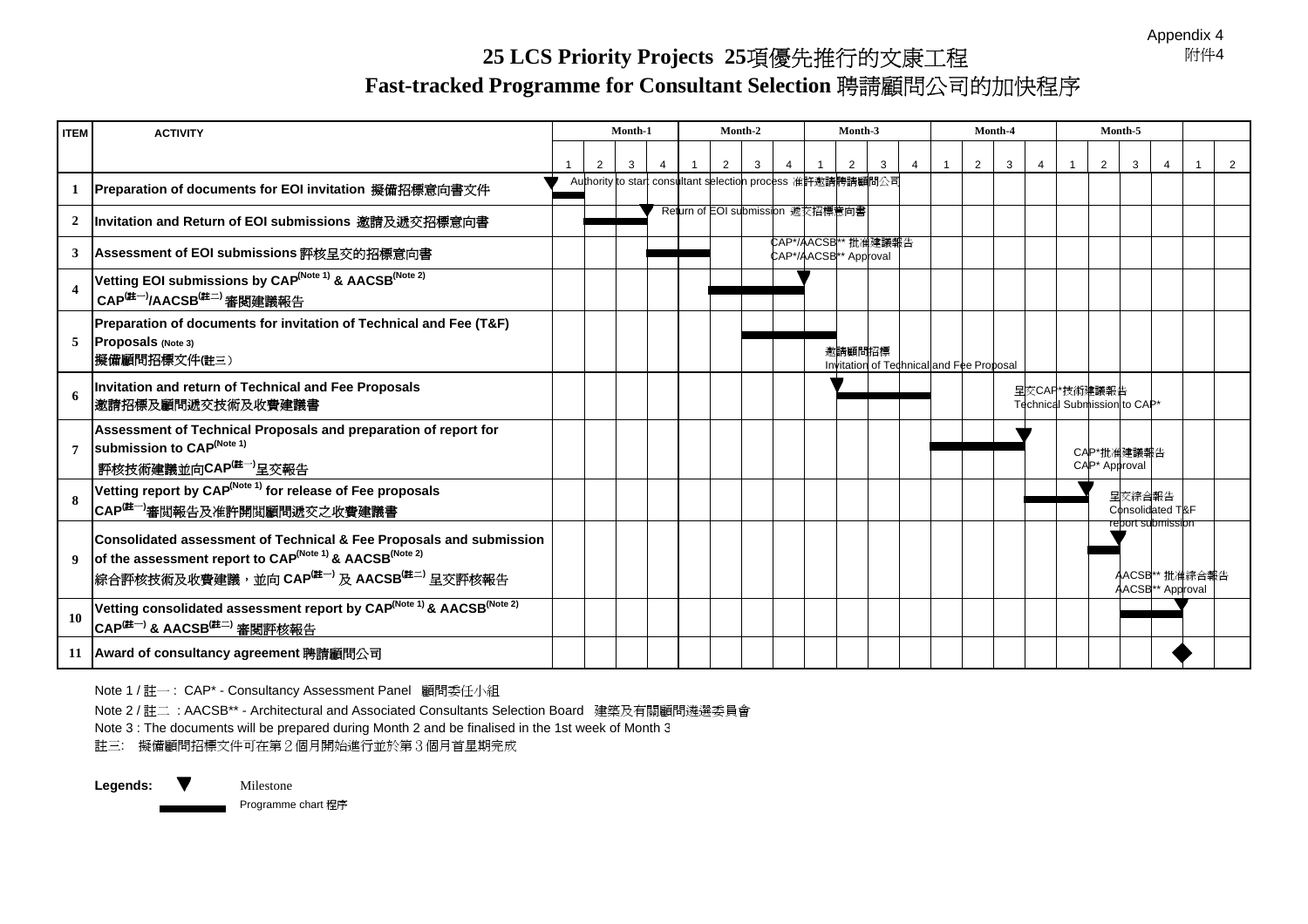**25 LCS Priority Projects 25**項優先推行的文康工程 **Fast-trackedFast-tracked Programme for Consultant's Design and Preparation of Tender Documents (Open Space)** 顧問設計及擬備招標文件的加快程序 **(**休憩用地**)**

| <b>ITEM</b>    | <b>ACTIVITY</b>                                                                          |   |   |                |   | Year<br>第一年 |         |   |             |    |          |                                             |                                                   |                |   |   | Year 2<br>第二年  |  |                        |  |
|----------------|------------------------------------------------------------------------------------------|---|---|----------------|---|-------------|---------|---|-------------|----|----------|---------------------------------------------|---------------------------------------------------|----------------|---|---|----------------|--|------------------------|--|
|                |                                                                                          | 2 | 3 | $\overline{4}$ | 5 | 6           |         | 8 | 9           |    | 10 11 12 | 2<br>$\overline{1}$                         | $\mathbf{3}$                                      | $\overline{4}$ | 5 | 6 | $\overline{7}$ |  | $8$   9   10   11   12 |  |
|                | Award of Consultancy 批出顧問合約                                                              |   |   |                |   |             |         |   |             |    |          |                                             |                                                   |                |   |   |                |  |                        |  |
| 1              | Sketch Design 初步設計                                                                       |   |   |                |   |             |         |   |             |    |          |                                             |                                                   |                |   |   |                |  |                        |  |
| $\overline{2}$ | D.C. Consultation by LCSD 康文署諮詢區議會                                                       |   |   |                |   |             |         |   |             |    |          |                                             |                                                   |                |   |   |                |  |                        |  |
| 3              | Revision and Approval 修改及批核                                                              |   |   |                |   |             |         |   |             |    |          |                                             |                                                   |                |   |   |                |  |                        |  |
| 4              | Detailed Design 深化設計                                                                     |   |   |                |   |             |         |   |             |    |          |                                             |                                                   |                |   |   |                |  |                        |  |
| 5              | Preparation of Working Drawings 繪畫施工圖                                                    |   |   |                |   |             |         |   |             |    |          |                                             |                                                   |                |   |   |                |  |                        |  |
| 6              | Tender Documentation 制定招標文件                                                              |   |   |                |   |             |         |   |             |    |          |                                             |                                                   |                |   |   |                |  |                        |  |
| $\overline{7}$ | Consult LegCo Panel/Funding application(Upgrade to Cat. A)<br>諮詢立法會民政事務委員會/申請撥款(提升至甲級工程) |   |   |                |   |             | 工務小組委員會 |   | <b>PWSC</b> | 77 |          | FC財務委員會                                     | $PWSC \blacktriangledown \blacktriangledown_{FG}$ |                |   |   |                |  |                        |  |
| 8              | <b>Tendering 招標</b>                                                                      |   |   |                |   |             |         |   |             |    |          |                                             |                                                   |                |   |   |                |  |                        |  |
|                |                                                                                          |   |   |                |   |             |         |   |             |    |          | 10 months for simple projects 較簡易項目預計需時10個月 |                                                   |                |   |   |                |  |                        |  |

15 months for more complex projects 較複雜項目預計需時15個月

**Note 1: Design programme subject to availability of approved Engineering Condition and Schedule of Accommodation.** 

### 註**1:** 此設計時間表的可行性是基於該項目已具有政府撥地工程方面的條款及該項目設施細明表

**Note 2: Consultant's design process could range from 10 months for simple projects to 15 months depending on project complexity;** 

### **Tso Kung Tam Ecological Park (32 hectare/\$274 M) & DOS Development at Po Kong Village Road (9.46 hectare/\$405 M) would take even longer period.** 億**)**及蒲崗村道地區休憩用地 **(9.46** 公頃**/4.05** <sup>億</sup>**)** 所需時間將會更長。 註2: 基於項目的複雜性,顧問設計過程需時由10個月至15個月不等。曹公潭生態公園 (32公頃/2.74億)及蒲崗村道地區休憩用地 (9.46 公頃/4.05億)<br>所需時間將會更長。

**Project of simple nature 較簡易項目** 

**ple nature** 較簡易項目 **Project of more com plex nature** 較複雜項目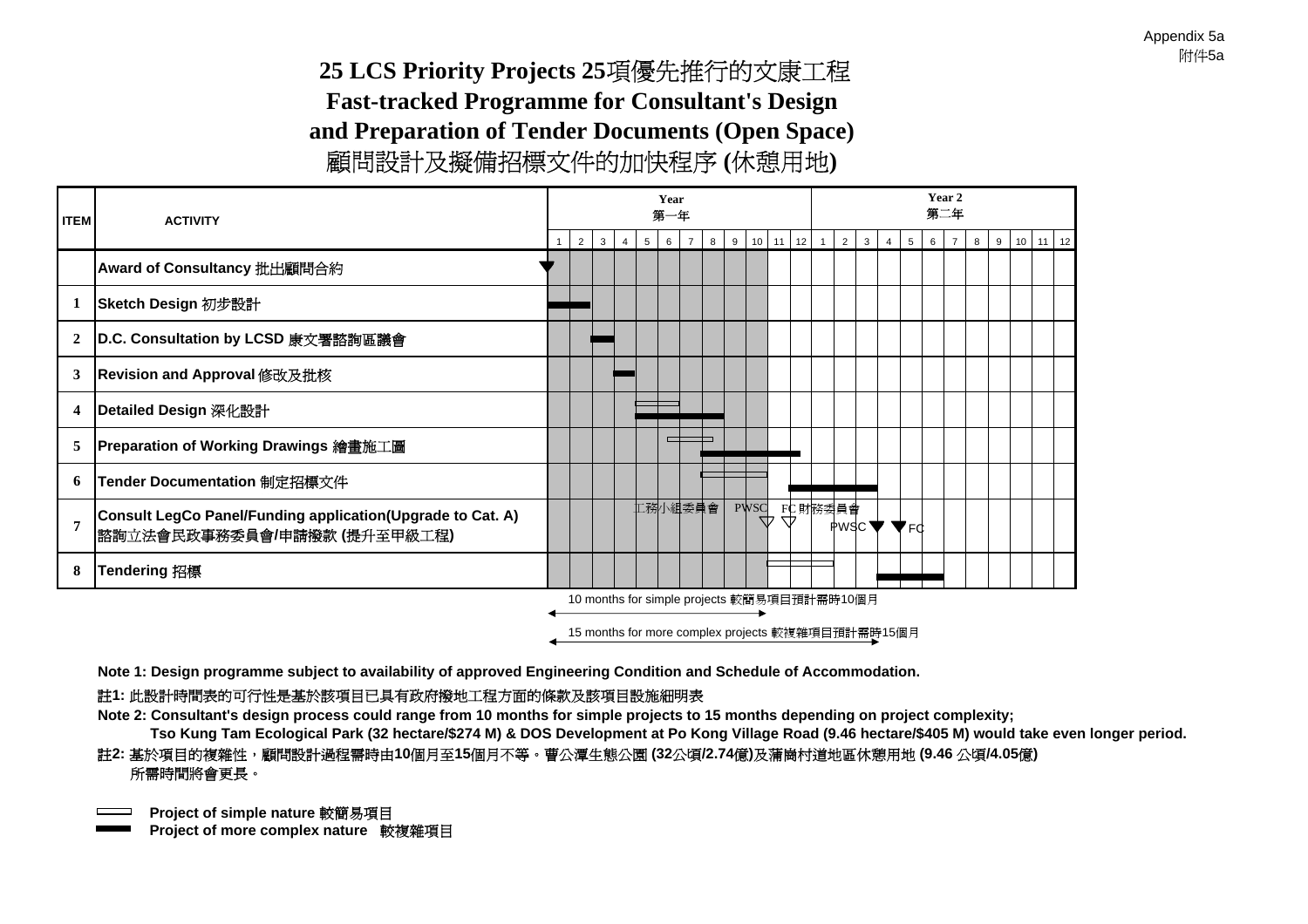### Appendix 5b<br>附件5b

### **25 LCS Priority Projects 25**項優先推行的文康工程 **Fast-tracked Programme for Consultant's Design and Preparation of Tender Documents (Library-cum-IRC)** 顧問設計及擬備招標文件的加快程序**(**圖書館兼室內康樂中心**)**

| <b>ITEM</b>    | <b>ACTIVITY</b>                                                                             |                                             |             |                                                   |                |                 | Year 1<br>第一年 |  |   |   |  |         |              |  |   |              |                |   | Year 2<br>第二年 |          |   |                                                   |              |  |
|----------------|---------------------------------------------------------------------------------------------|---------------------------------------------|-------------|---------------------------------------------------|----------------|-----------------|---------------|--|---|---|--|---------|--------------|--|---|--------------|----------------|---|---------------|----------|---|---------------------------------------------------|--------------|--|
|                |                                                                                             |                                             | $2^{\circ}$ | $\mathbf{3}$                                      | $\overline{4}$ | $5\overline{5}$ | 6             |  | 8 | 9 |  | $10$ 11 | 12           |  | 2 | $\mathbf{3}$ | $\overline{4}$ | 5 | 6             |          | 8 |                                                   | $9$ 10 11 12 |  |
|                | Award of Consultancy 批出顧問合約                                                                 |                                             |             |                                                   |                |                 |               |  |   |   |  |         |              |  |   |              |                |   |               |          |   |                                                   |              |  |
| 1              | Sketch Design 初步設計                                                                          |                                             |             |                                                   |                |                 |               |  |   |   |  |         |              |  |   |              |                |   |               |          |   |                                                   |              |  |
| $\mathbf{2}$   | D.C. Consultation by LCSD 康文署諮詢區議會                                                          |                                             |             |                                                   |                |                 |               |  |   |   |  |         |              |  |   |              |                |   |               |          |   |                                                   |              |  |
| 3              | Revision and Approval 修改及批核                                                                 |                                             |             |                                                   |                |                 |               |  |   |   |  |         |              |  |   |              |                |   |               |          |   |                                                   |              |  |
| 4              | Detailed Design 深化設計                                                                        |                                             |             |                                                   |                |                 |               |  |   |   |  |         |              |  |   |              |                |   |               |          |   |                                                   |              |  |
| 5              | Preparation of Working Drawings 繪畫施工圖                                                       |                                             |             |                                                   |                |                 |               |  |   |   |  |         |              |  |   |              |                |   |               |          |   |                                                   |              |  |
| 6              | Tender Documentation 制定招標文件                                                                 |                                             |             |                                                   |                |                 |               |  |   |   |  |         |              |  |   |              |                |   |               |          |   |                                                   |              |  |
| $\overline{7}$ | Consult LegCo Panel/Funding application (Upgrade to Cat. A)<br> 諮詢立法會民政事務委員會/申請撥款 (提升至甲級工程) |                                             |             |                                                   |                |                 |               |  |   |   |  |         | 工務小組委員會 PWSC |  |   | W            | W              |   |               | FC 財務委員會 |   | PWSC $\blacktriangledown$ $\blacktriangledown$ FC |              |  |
| 8              | Tendering 招標                                                                                |                                             |             |                                                   |                |                 |               |  |   |   |  |         |              |  |   |              |                |   |               |          |   |                                                   |              |  |
|                |                                                                                             | 15 months for simple projects 較簡易項目預計需時15個月 |             |                                                   |                |                 |               |  |   |   |  |         |              |  |   |              |                |   |               |          |   |                                                   |              |  |
|                |                                                                                             |                                             |             | 19 months for more complex projects 較複雜項目預計需時19個月 |                |                 |               |  |   |   |  |         |              |  |   |              |                |   |               |          |   |                                                   |              |  |

**Note 1: Design programme subject to availability of approved of Engineering Condition and Schedule of Accommodation.** 

### 註**1:** 此設計時間表的可行性是基於該項目已具有'政府撥地工程方面的條款及該項目設施細明表

**Note 2: Consultant's design process could range from 15 to 19 months depending on project complexity.** 

#### 註**2:** 基於項目的複雜性,顧問設計過程需時由**15**個月至**19**個月不等。

**Project of simple nature 較簡易項目** 

塞於頃日的<sub>傑雅</sub>性 <sup>,</sup>麒同設訂週怪靑时田13個月王19||<br>| <mark>Project of simple nature 較簡易項目</mark><br>| <mark>Project of more complex nature 較複雜項目</mark>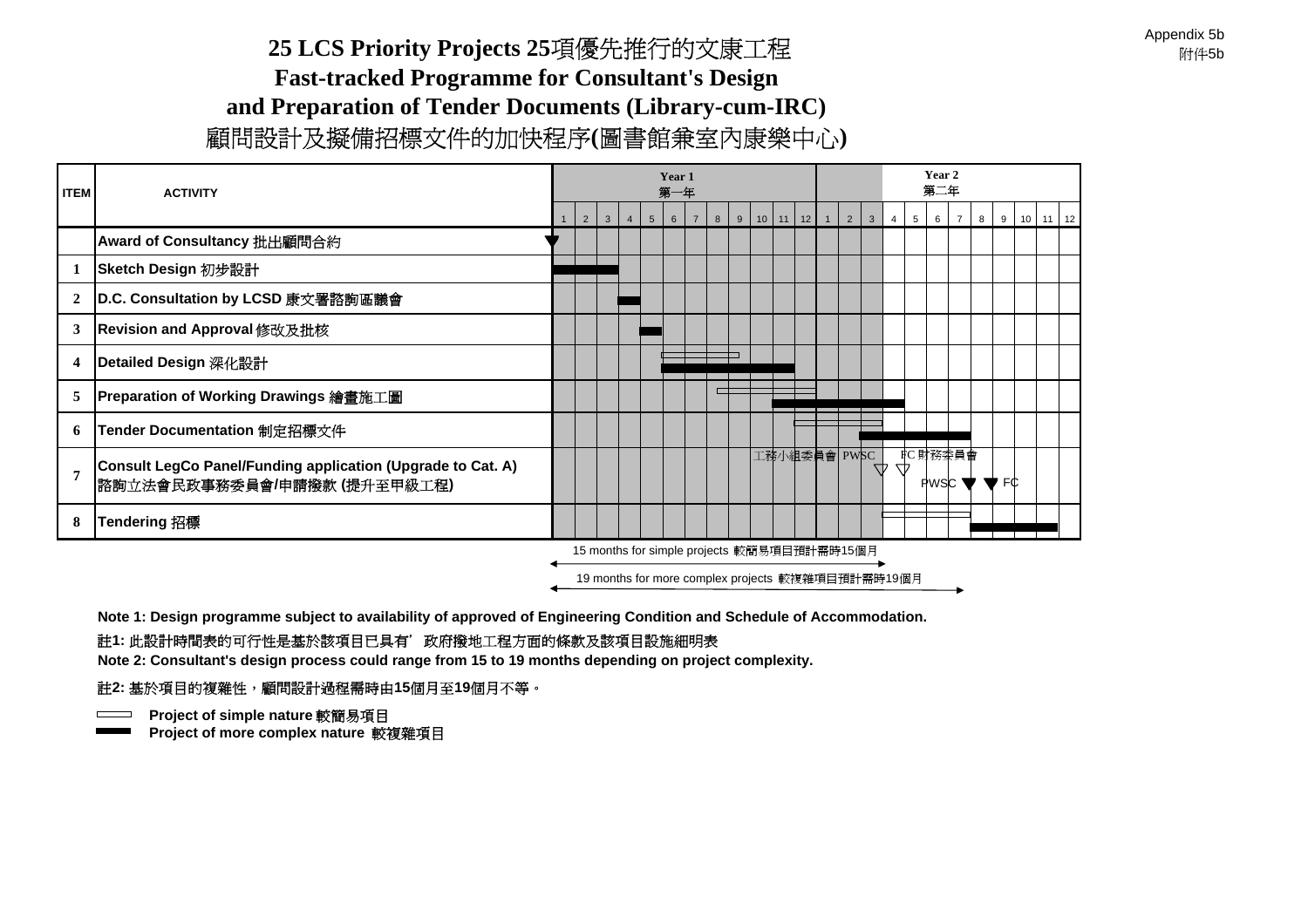### **25 LCS Priority Projects 25**項優先推行的文康工程 **Fast-tracked Programme for Consultant's Design and Preparation of Tender Documents (Swimming Pool Complex)** 顧問設計及擬備招標文件的加快程序**(**游泳池場館**)**

| <b>ITEM</b>      | <b>ACTIVITY</b>                                                                            |                |              |                |                 | Year 1<br>第一年 |                |   |   |         |    |                                             |                |                | Year 2<br>第二年 |                |   |                                                                    |              |
|------------------|--------------------------------------------------------------------------------------------|----------------|--------------|----------------|-----------------|---------------|----------------|---|---|---------|----|---------------------------------------------|----------------|----------------|---------------|----------------|---|--------------------------------------------------------------------|--------------|
|                  |                                                                                            | $\overline{2}$ | $\mathbf{3}$ | $\overline{4}$ | $5\overline{5}$ | 6             | $\overline{7}$ | 8 | 9 | $10$ 11 | 12 | $\overline{2}$<br>$\mathbf{3}$              | $\overline{4}$ | 5 <sup>5</sup> | 6             | $\overline{7}$ | 8 |                                                                    | $9$ 10 11 12 |
|                  | Award of Consultancy 批出顧問合約                                                                |                |              |                |                 |               |                |   |   |         |    |                                             |                |                |               |                |   |                                                                    |              |
|                  | Sketch Design 初步設計                                                                         |                |              |                |                 |               |                |   |   |         |    |                                             |                |                |               |                |   |                                                                    |              |
| 2                | D.C. Consultation by LCSD 康文署諮詢區議會                                                         |                |              |                |                 |               |                |   |   |         |    |                                             |                |                |               |                |   |                                                                    |              |
| 3                | Revision and Approval 修改及批核                                                                |                |              |                |                 |               |                |   |   |         |    |                                             |                |                |               |                |   |                                                                    |              |
| $\boldsymbol{4}$ | Detailed Design 深化設計                                                                       |                |              |                |                 |               |                |   |   |         |    |                                             |                |                |               |                |   |                                                                    |              |
| 5                | Preparation of Working Drawings 繪畫施工圖                                                      |                |              |                |                 |               |                |   |   |         |    |                                             |                |                |               |                |   |                                                                    |              |
| 6                | Tender Documentation 制定招標文件                                                                |                |              |                |                 |               |                |   |   |         |    |                                             |                |                |               |                |   |                                                                    |              |
|                  | Consult LegCo Panel/Funding application (Upgrade to Cat. A)<br>諮詢立法會民政事務委員會/申請撥款 (提升至甲級工程) |                |              |                |                 |               |                |   |   |         |    | 工務小組委員會                                     |                |                |               |                |   | $P$ PWSC $\nabla \nabla$ FC 財務委員會<br>$PWSC \blacktriangleright FC$ |              |
| 8                | Tendering 招標                                                                               |                |              |                |                 |               |                |   |   |         |    |                                             |                |                |               |                |   |                                                                    |              |
|                  |                                                                                            |                |              |                |                 |               |                |   |   |         |    | 17 months for simple projects 較簡易項目預計需時17個月 |                |                |               |                |   |                                                                    |              |

19 months for more complex projects 較複雜項目預計需時19個月

**Note 1: Design programme subject to availability of approved Engineering Condition and Schedule of Accommodation.**  註**1:** 此設計時間表的可行性是基於該項目已具有政府撥地工程方面的條款及該項目設施細明表

Note 2: Consultant's design process could range from 17 to 19 months depending on project complexity.

#### 註**2:** 基於項目的複雜性,顧問設計過程需時由**17**個月至**19**個月不等。

**Example nature 較簡易項目** 

 $\equiv$ 

ess, Adaptes<br>
ple project of simple nature 較簡易項目<br>
<mark>Project of more complex nature 較複雜項目</mark>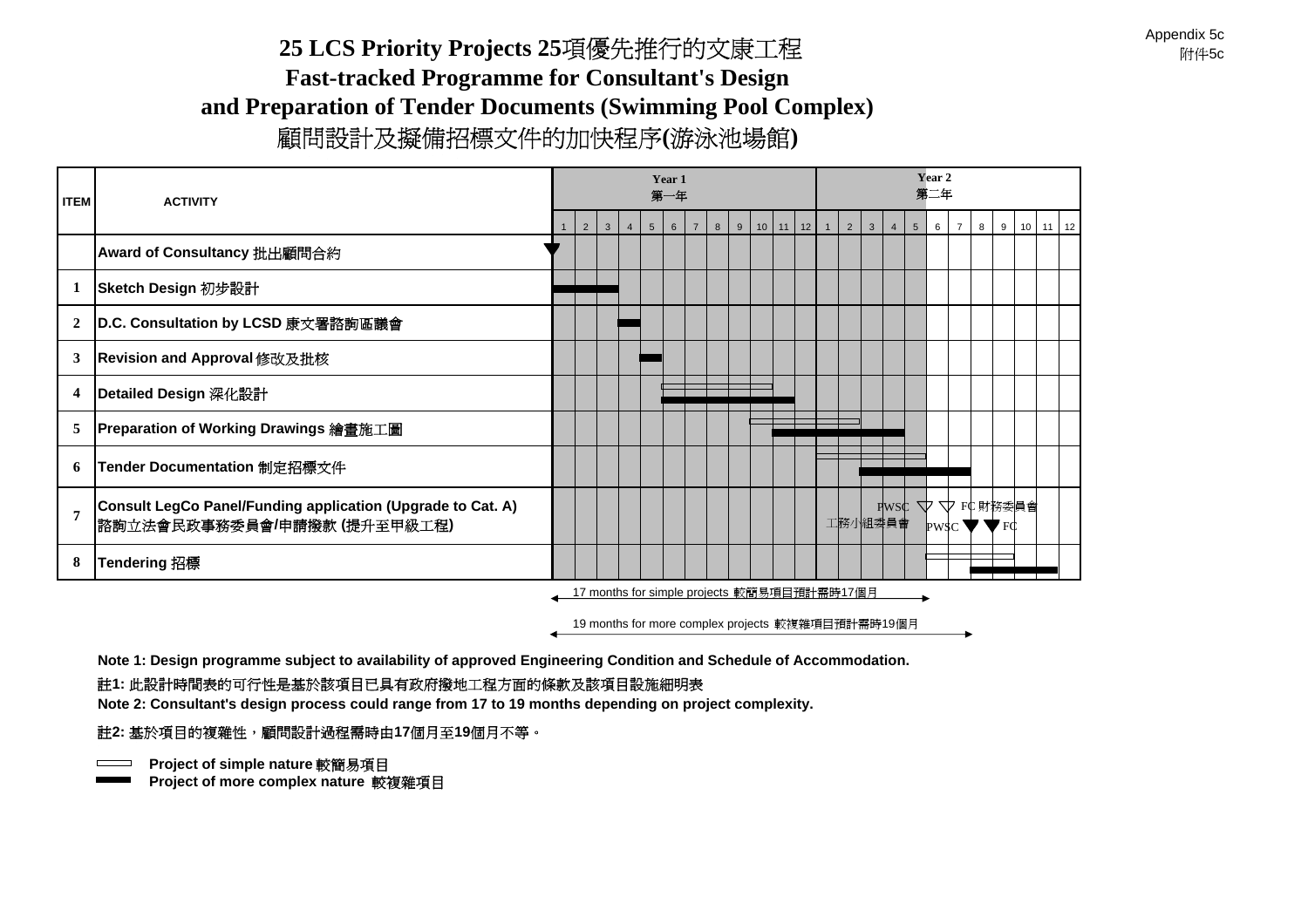Appendix 6<br>附件6

# **25 LCS Priority Projects 25**項優先推行的文康工程 **Fast-tracked Programme of Planning Application to Town Planning Board for Change of Land Use**<br>向城市規劃委員會提交申請更改土地用途規劃的加快程序

| <b>ITEM</b>  | <b>ACTIVITY</b>                                                                                                        |   |                         |  | Month-1<br>月份-1                |                | Month-2<br>月份-2                                     | Month-3<br>月份-3 |                         | Month-4<br>月份-4 |  | Month-5<br>月份-5 |  | Month-6<br>月份-6 |  | Month-7<br>月份-7                                 |
|--------------|------------------------------------------------------------------------------------------------------------------------|---|-------------------------|--|--------------------------------|----------------|-----------------------------------------------------|-----------------|-------------------------|-----------------|--|-----------------|--|-----------------|--|-------------------------------------------------|
|              |                                                                                                                        | 2 | $\overline{\mathbf{3}}$ |  | $\overline{2}$<br>$\mathbf{3}$ | $\overline{2}$ | $\mathbf{a}$                                        | 2               | $\overline{\mathbf{3}}$ | 2               |  | 2               |  |                 |  |                                                 |
|              | LCSD's Confirmation of Change of Land Use<br>康文署確認需要更改土地用途                                                             |   |                         |  |                                |                |                                                     |                 |                         |                 |  |                 |  |                 |  |                                                 |
| $\mathbf{2}$ | Liaison with end-users 與最終用家商討有關資料                                                                                     |   |                         |  |                                |                |                                                     |                 |                         |                 |  |                 |  |                 |  |                                                 |
| 3            | Preparation of Master Layout Plan & supporting details<br> 準備整體配置圖及輔助文件                                                |   |                         |  |                                |                |                                                     |                 |                         |                 |  |                 |  |                 |  |                                                 |
|              | TPB to publish application for public consultation & comment<br>城規會印制申請文件以供公眾咨詢及評論                                     |   |                         |  |                                |                |                                                     |                 |                         |                 |  |                 |  |                 |  |                                                 |
|              | TPB to hold a meeting & advise the outcome<br>城規會舉行會議及公佈結果                                                             |   |                         |  |                                |                |                                                     |                 | Review Application 覆核申請 |                 |  |                 |  |                 |  |                                                 |
| 6            | Preparation of Review Application to TPB (in case the 1st<br>submission is not approved)<br> 準備申請覆核文件呈交城規 (若第一次申請未予批核) |   |                         |  |                                |                |                                                     |                 |                         |                 |  |                 |  |                 |  | 3-Month statutory processing period 法例規定主個月處理期限 |
|              | TPB to arrange the Review Application for public consultation<br>城規會安排覆核申請予公眾咨詢                                        |   |                         |  |                                |                |                                                     |                 |                         |                 |  |                 |  |                 |  |                                                 |
| 8            | TPB to hold a meeting & advise the outcome<br>城規會舉行會議及公佈結果                                                             |   |                         |  |                                |                |                                                     |                 |                         |                 |  |                 |  |                 |  |                                                 |
|              |                                                                                                                        |   |                         |  |                                |                | 2-Month statutory processing period*<br>法例規定兩個月處理期限 |                 |                         |                 |  |                 |  |                 |  |                                                 |

\* TPB approval could be obtained in 2 months assuming no public objection or particular issues to be addressed; otherwise another 3-month process should be allowed for the review ap plication & resolution of any further public objection / particular issues.

\* 若公眾對該項目沒有反對或其他特別問題,城規會的批核可於二個月內完成;否則,程序內需額外預留三個月作為覆核申請 ,以解決<br>公眾反對及其他特別問題。